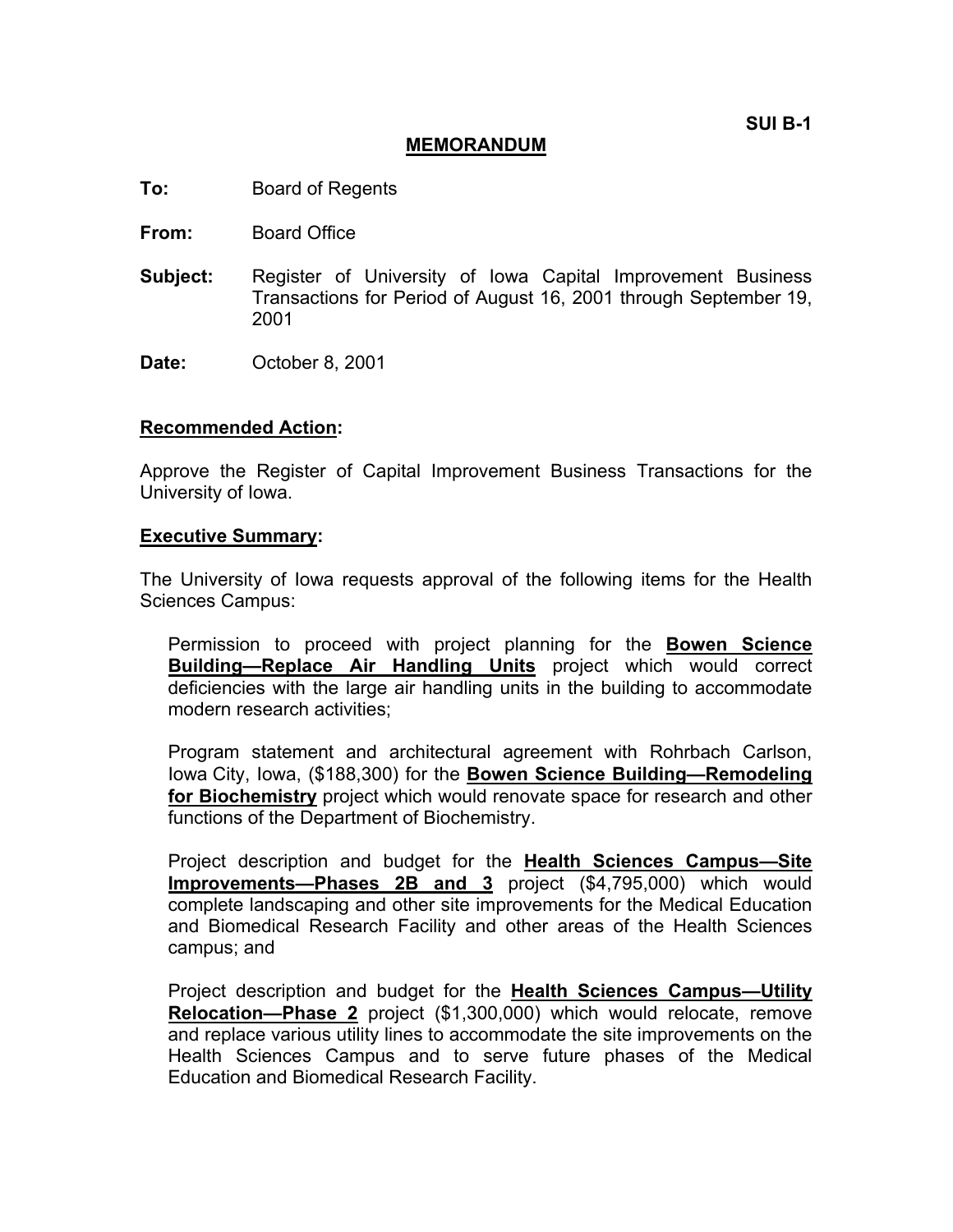The University requests approval of the following project descriptions and budgets:

**Pharmacy Building—Remodel Rooms 321, 323 and 325** project (\$600,000) which would upgrade the laboratory areas to accommodate modern research activities; and

**Trowbridge Hall—Renovate Room B40** project (\$505,000) which would develop a research laboratory for the Department of Geological Sciences.

The University requests approval of a project description and budget (\$548,000) and architectural agreement with RDG Architects, Des Moines, Iowa (\$62,000) for the **Halsey Hall—Remodel Rooms B-4 and B-5 for Fitness East Expansion** project which would expand the existing fitness exercise area in the building.

The University requests approval of the following architect/engineer agreements and amendments:

Engineering agreements with Alvine and Associates, Iowa City, Iowa (\$362,000) and Shive-Hattery, Iowa City, Iowa (\$66,688) for the **Rienow and Quadrangle Residence Halls—Upgrade Fire Protection** project which would provide a number of fire safety improvements in the residence halls;

Architectural agreement with Shive-Hattery, Iowa City, Iowa, (\$119,600) for the **University Hospitals and Clinics—Development of a Pre-Surgical Evaluation Clinic** which would renovate space in the Surgery Outpatient Clinic in the Colloton Pavilion for improved pre-surgical patient evaluation; and

Two amendments totaling \$10,731 for the **Old Capitol—Exterior Repairs** project for additional restoration services and the re-design and re-issuance of bidding documents.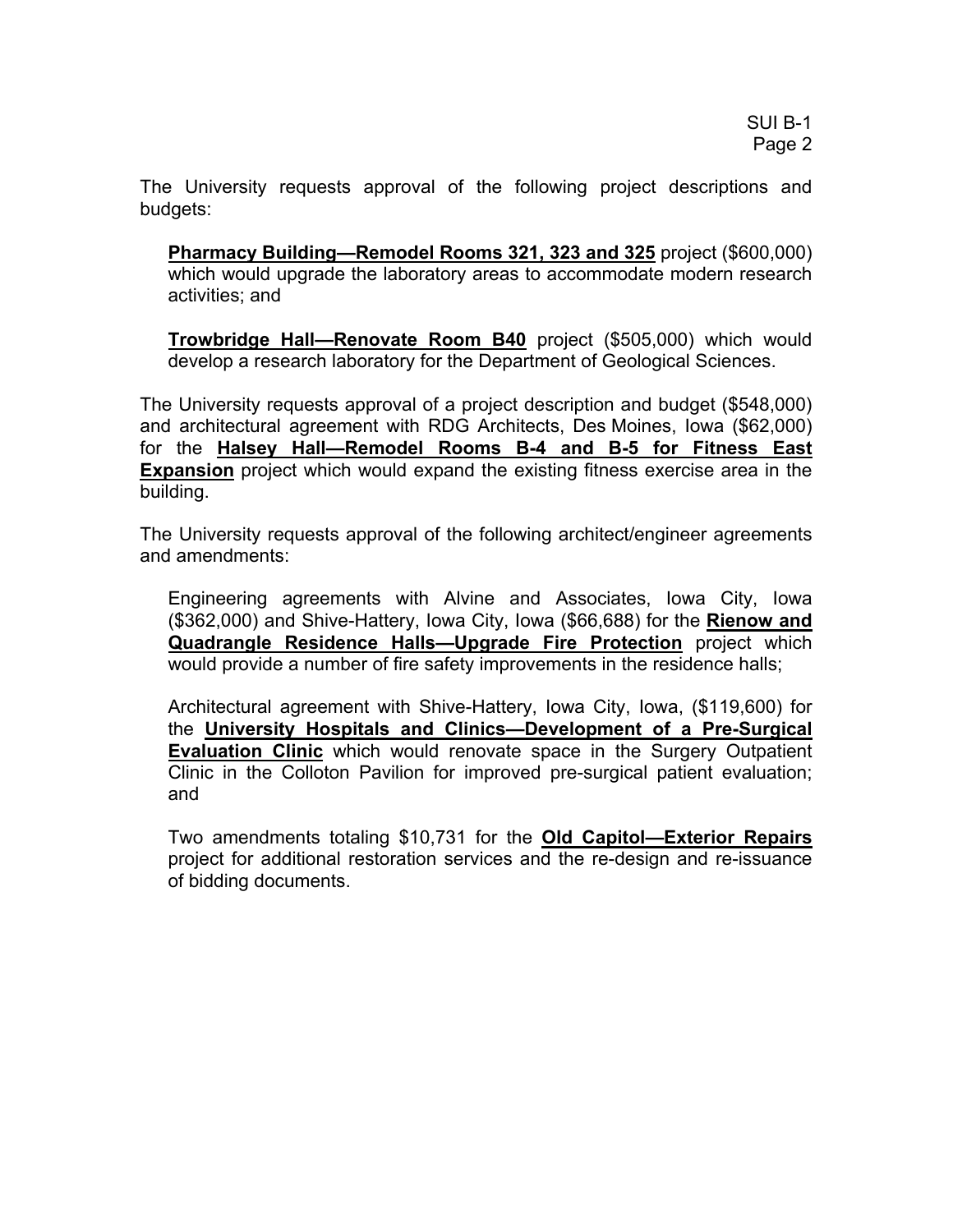# **Background and Analysis:**

# Bowen Science Building—Replace Air Handling Units

| <b>Project Summary</b>               |                                                          |                                                                                                                                                                 |           |                                                                                                                         |  |
|--------------------------------------|----------------------------------------------------------|-----------------------------------------------------------------------------------------------------------------------------------------------------------------|-----------|-------------------------------------------------------------------------------------------------------------------------|--|
|                                      |                                                          | <u>Amount</u>                                                                                                                                                   | Date      | <b>Board Action</b>                                                                                                     |  |
| Permission to Proceed                |                                                          |                                                                                                                                                                 | Oct. 2001 | Requested                                                                                                               |  |
| <b>Background</b>                    | Background information relating to the proposed project: |                                                                                                                                                                 |           |                                                                                                                         |  |
|                                      |                                                          | upgraded research facilities for the College of Medicine.                                                                                                       |           | One component of the Health Sciences Campus plan is the<br>remodeling of space in the Bowen Science Building to provide |  |
|                                      | $\bullet$                                                | projects in the building totaling more than \$12 million.                                                                                                       |           | To date, the Board has approved laboratory modernization                                                                |  |
|                                      | $\bullet$                                                | The remodeling projects completed to date have revealed<br>various deficiencies in the building's heating, ventilating, and<br>air conditioning (HVAC) systems. |           |                                                                                                                         |  |
|                                      | $\bullet$                                                | The increasing demands of modern laboratory usage are<br>further straining the HVAC systems.                                                                    |           |                                                                                                                         |  |
|                                      |                                                          | the end of its useful life and should be replaced.                                                                                                              |           | A University-commissioned study of the building systems<br>concluded that the building's central HVAC equipment is near |  |
| <b>Project Scope</b>                 | The proposed project would include:                      |                                                                                                                                                                 |           |                                                                                                                         |  |
|                                      | $\bullet$                                                | consistent with the study recommendations.                                                                                                                      |           | Replacement of the building's six large air handling units,                                                             |  |
|                                      | $\bullet$                                                | remain operational during the project.                                                                                                                          |           | Completion of the work in phases to allow the building to                                                               |  |
| <b>Estimated Cost</b>                | Approximately \$2 million.                               |                                                                                                                                                                 |           |                                                                                                                         |  |
| <b>Anticipated</b><br><b>Funding</b> | <b>Building Renewal Funds</b>                            |                                                                                                                                                                 |           |                                                                                                                         |  |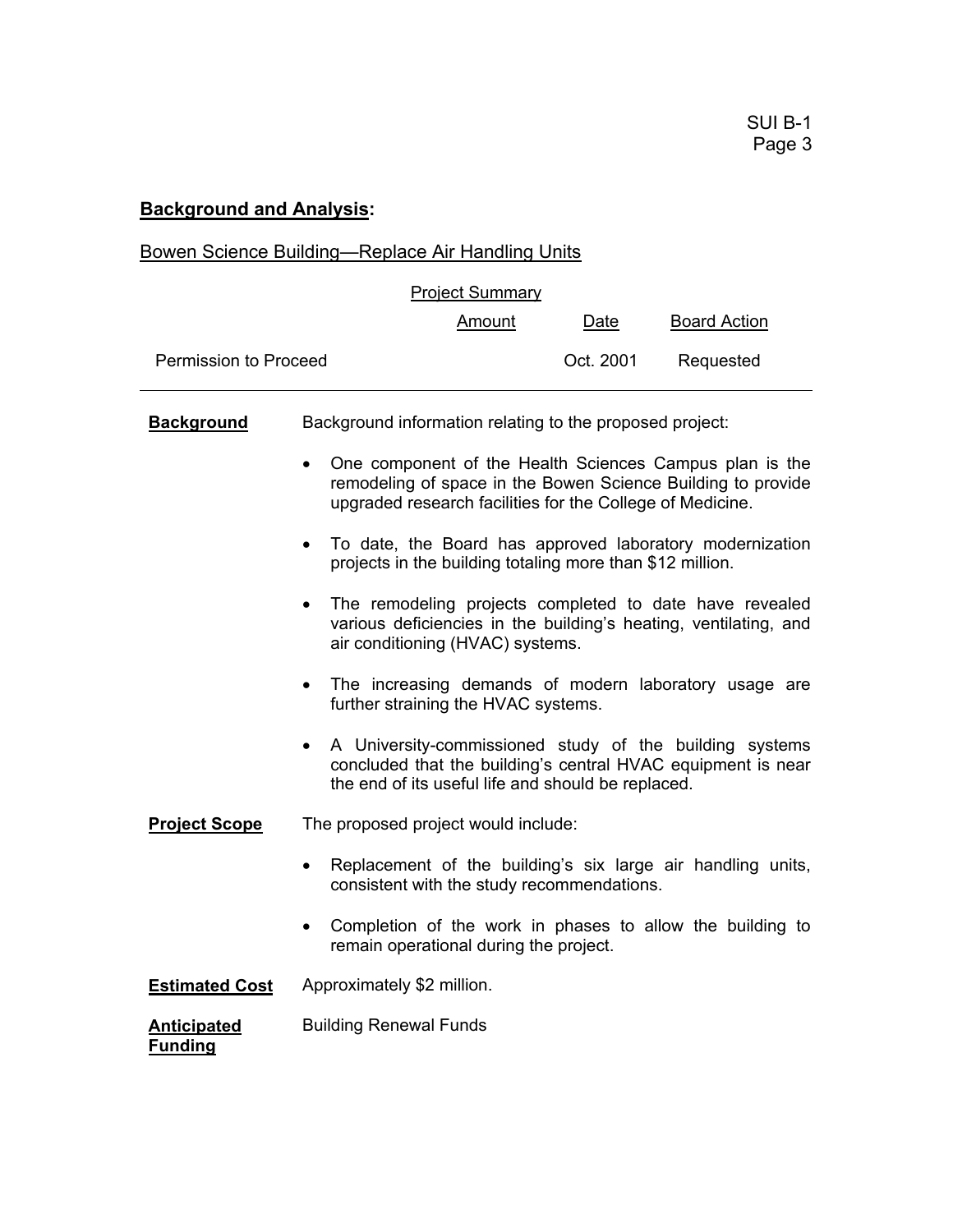#### Bowen Science Building—Remodeling for Biochemistry

| <b>Project Summary</b>                                                |           |            |                     |  |
|-----------------------------------------------------------------------|-----------|------------|---------------------|--|
|                                                                       | Amount    | Date       | <b>Board Action</b> |  |
| Permission to Proceed<br>Architect/Engineer Selection                 |           | April 2001 | Approved            |  |
| (Rohrbach Carlson, Iowa City, IA)                                     |           | April 2001 | Approved            |  |
| <b>Program Statement</b><br><b>Negotiated Architectural Agreement</b> |           | Oct. 2001  | Requested           |  |
| (Rohrbach Carlson, Iowa City, IA)                                     | \$188,300 | Oct. 2001  | Requested           |  |

**Background** Background information relating to the proposed project:

- One component of the Health Sciences Campus plan is the remodeling of space in the Bowen Science Building to provide upgraded research facilities for the College of Medicine.
- The majority of the laboratory areas for the Biochemistry Department have not been renovated since construction of the building in 1970.
- **Project Scope** The proposed project would include:
	- Remodeling of research laboratories, laboratory support spaces, and office areas for the Biochemistry Department in the 4-400 and 4-500 cores of the fourth floor of the building.
- **Project Area** 14,700 gross square feet

**Program** 

**Building The building program includes:** 

- 
- Creation of six new research laboratory spaces (to provide a total of 11 laboratory areas) with support rooms and offices in each core.
- Renovation of space on the fourth floor to provide tissue culture rooms, special laboratory procedure rooms or computer rooms to support the adjacent open laboratory areas.
- Expansion of existing Biochemistry Stores to provide a walkup sales counter.
- Construction of new custodial room and accessible women's restroom (with adjoining lactation room) to replace these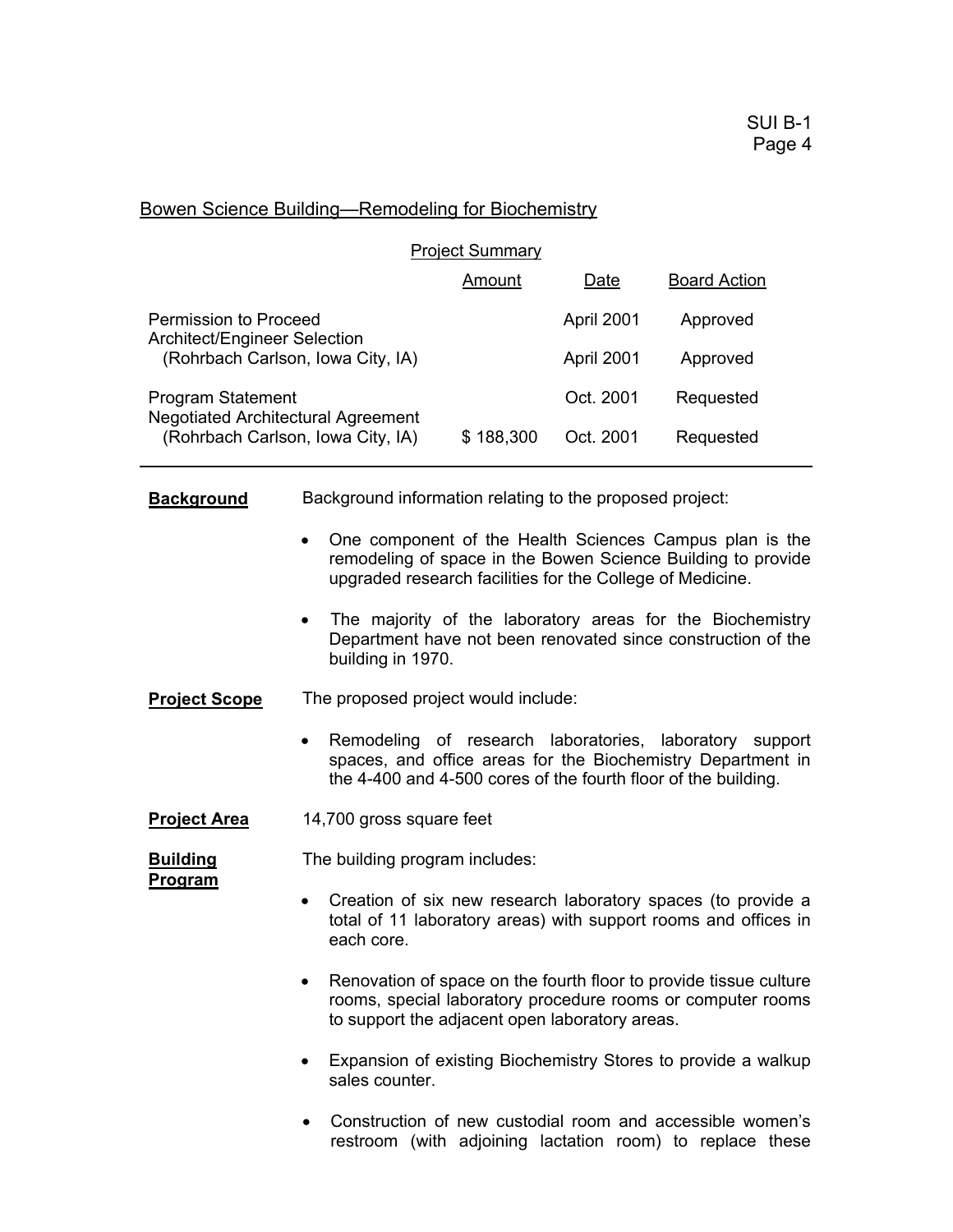functions which will be lost with expansion of the Biochemistry Stores.

- Creation of a departmental conference room accessible from the central building core.
- Renovation of the existing Reading Room/Library for improved utilization of the space.

|                       | <b>Detailed Building Program</b>                                                                                     |                                |        |     |
|-----------------------|----------------------------------------------------------------------------------------------------------------------|--------------------------------|--------|-----|
|                       | Core 4-400<br>Laboratories (6)<br><b>Laboratory Support Areas</b><br>Office Areas (8)<br><b>Reading Room/Library</b> | 3,600<br>1,440<br>1,145<br>340 |        |     |
|                       | Total                                                                                                                |                                | 6,525  | nsf |
|                       | Core 4-500<br>Laboratories (5)<br><b>Laboratory Support</b><br>Office Areas (5)                                      | 3,700<br>1,965<br>720          |        |     |
|                       | Total                                                                                                                |                                | 6,385  | nsf |
|                       | <b>Total Net Assignable Space</b>                                                                                    |                                | 12,910 | nsf |
|                       | <b>Total Gross Square Feet</b>                                                                                       |                                | 14,700 | gsf |
|                       | Net-to-Gross Ratio = 88 percent                                                                                      |                                |        |     |
| <b>Estimated Cost</b> | Approximately \$2.2 million.                                                                                         |                                |        |     |

**Anticipated Funding** College of Medicine Gifts and Earnings and Income from Treasurer's Temporary Investments

**Design Services** The agreement with Rohrbach Carlson would provide full design services for a fee of \$188,300, including reimbursables.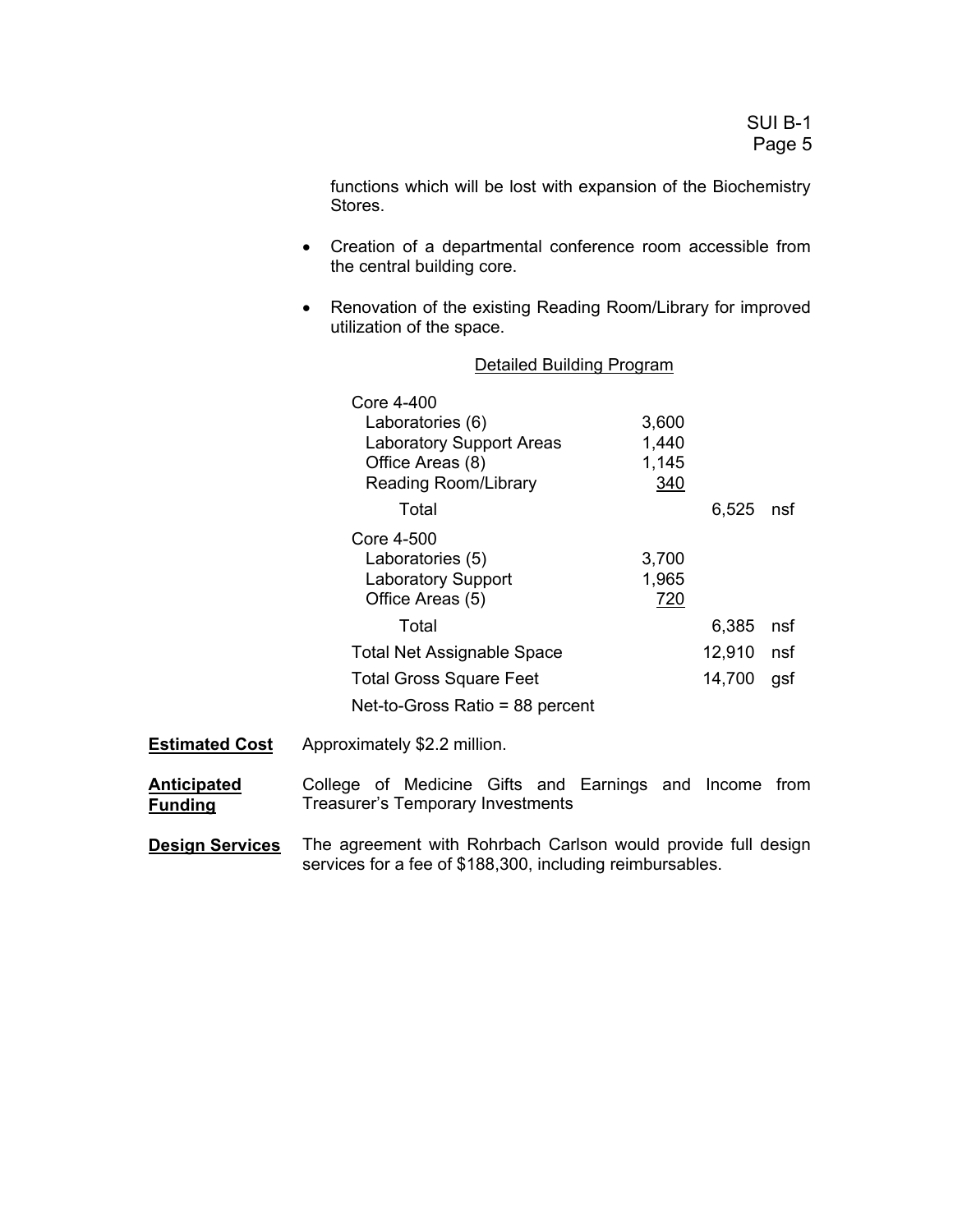#### Health Sciences Campus—Site Improvements—Phases 2B and 3

| <b>Project Summary</b>                                                                                                                                       |           |            |                     |
|--------------------------------------------------------------------------------------------------------------------------------------------------------------|-----------|------------|---------------------|
|                                                                                                                                                              | Amount    | Date       | <b>Board Action</b> |
| <b>Health Sciences Campus Site Improvements—</b><br>Phase 1                                                                                                  |           |            |                     |
| <b>Project Description and Total Budget</b><br>Landscaping Design Agreement-<br>Bidding and Construction Administration-<br>Phase 1 (Michael Van Valkenburgh | \$990,000 | June 2000  | Approved            |
| Associates, Cambridge, MA)<br><b>Construction Contract Award</b>                                                                                             | 48,200    | Sept. 2000 | Requested           |
| (McComas-Lacina Construction)                                                                                                                                | 650,401   | Sept. 2000 | Ratification*       |
| Phase 2A<br><b>Project Description and Total Budget</b>                                                                                                      | 213,000   | May 2001   | Not Required**      |
| Phases 2B and 3                                                                                                                                              |           |            |                     |
| <b>Project Description and Total Budget</b>                                                                                                                  | 4,795,000 | Oct. 2001  | Requested           |

\* Awarded by Executive Director in accordance with Board procedures. \*\*Approved by University in accordance with Board procedures

#### **Background** Background information relating to the proposed project:

- The landscaping work, which will be phased, will develop quadrangle spaces and other features to create a sense of identity for the Health Sciences Campus. (The landscaping plan was presented to the Board at the June 2000 meeting.)
- The **Phase 1** project included: landscaping of the Newton Road corridor and the sites of the Materials Management Facility and the Newton Road Parking/Chilled Water Facility; removing pavement and curbs along the decommissioned Newton Road and near the Medical Education Building; and revitalizing the landscape on the west side of Westlawn.
- The **Phase 2a** project provided site improvements, including sidewalks, bicycle parking and a bus stop along Newton Road, on the west side of the Medical Education and Biomedical Research Facility.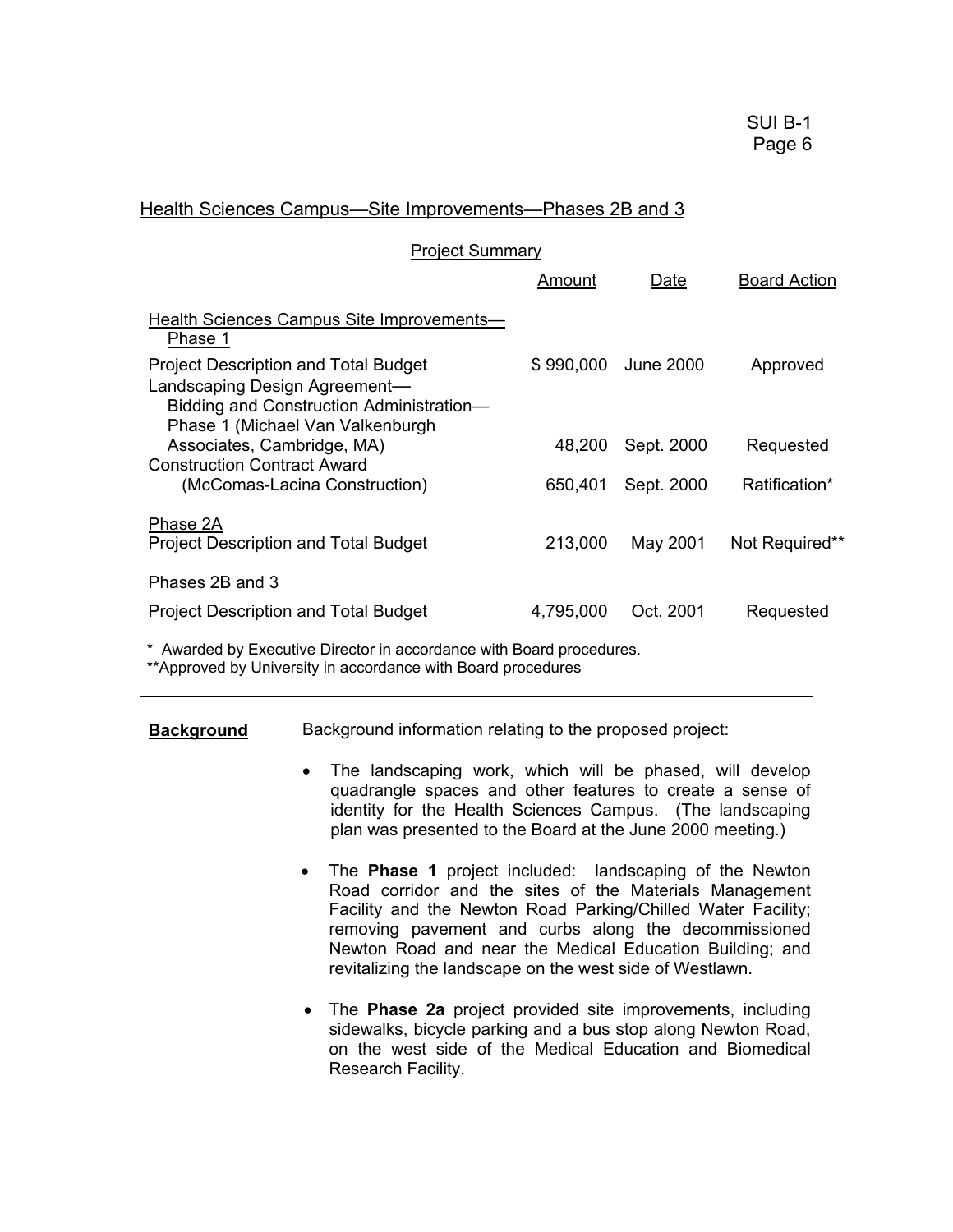**Project Scope** The proposed **Phases 2B and 3** project, the final phases of the site improvements, would include:

- **Phase 2B—areas around the Medical Education and** Biomedical Research Facility (MEBRF), Medical Education Building, and Eckstein Medical Research Building, between MEBRF and the Bowen Science Building, and the area eastward to Newton Road. (See Attachment A for map.)
- **Phase 3**—the area along the former Newton Road south of the Hardin Library for Health Sciences, to the north side of the UIHC Boyd Tower, and west to the bus stop circle on Newton Road. (See Attachment A for map.)

Work in these areas would include:

- Removal of existing parking lots, sidewalks, and portions of the former Newton Road, and construction of new sidewalks, emergency access ways, paved gathering places, and retaining walls.
- Installation of site lighting, drainage systems, bicycle racks, benches, and trash receptacles.
- Seeding, sodding, and planting of trees, shrubs, and vines, and installation of emergency phone system and building and directory signage.

**Information**

**Additional** Additional information relating to the project:

- The University reports that Phases 2b and 3 need to be undertaken concurrently to accommodate the installation of storm sewer lines for proper drainage of the areas.
	- The storm sewer improvements would be undertaken with the **Health Sciences Campus—Utility Relocation— Phase 2** project which follows in this capital register.
- The project would also be coordinated with the demolition of the east wing of the Steindler Building, which will be vacated with completion of MEBRF.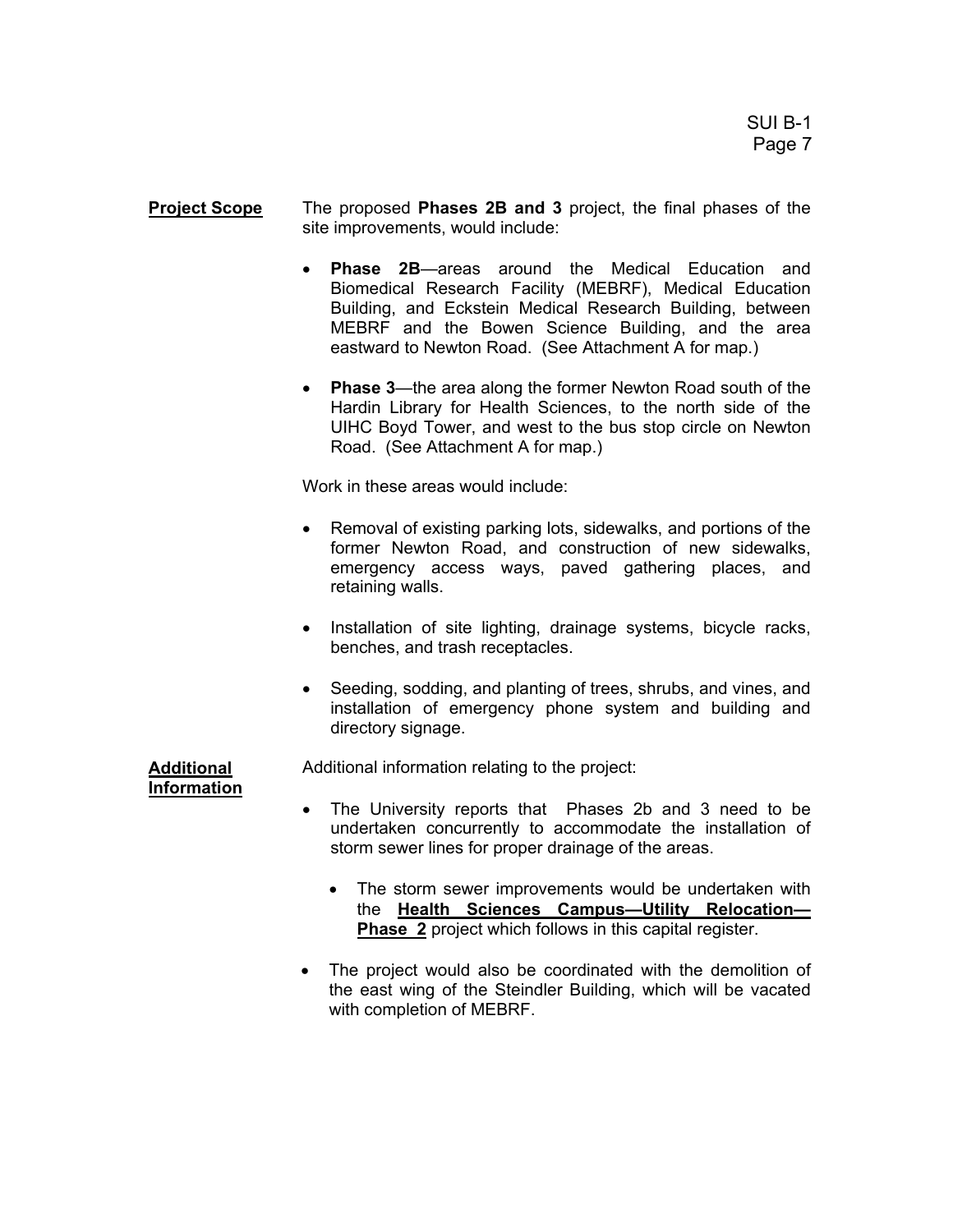**Funding** Income from Treasurer's Temporary Investments, College of Medicine Gifts and Earnings, Institutional Roads Funds, and Utilities Enterprise Improvement and Replacement Funds.

#### Project Budget

| Construction                          | \$3,735,000 |
|---------------------------------------|-------------|
| Design, Inspection and Administration | 685,000     |
| Contingency                           | 375,000     |
| <b>TOTAL</b>                          | \$4.795.000 |

## Health Sciences Campus-Utility Relocation-Phase 2

|                                                                                                                                                            | <b>Project Summary</b> |                               |                      |
|------------------------------------------------------------------------------------------------------------------------------------------------------------|------------------------|-------------------------------|----------------------|
|                                                                                                                                                            | Amount                 | Date                          | <b>Board Action</b>  |
| Health Sciences Campus Plan<br>Permission to Proceed                                                                                                       |                        | May 1996                      | Approved             |
| Utility Relocation-Phase 1 Project<br><b>Project Description and Total Budget</b><br><b>Engineering Agreements</b><br>(Stanley Consultants, Muscatine, IA) | \$10,200,000           | <b>June 1997</b>              | Approved             |
| <b>Conceptual Design Services</b><br><b>Design Development Services</b><br><b>Construction Contracts</b>                                                   | 65,000<br>1,058,487    | Nov. 1996<br><b>June 1997</b> | Approved<br>Approved |
| Asbestos Abatement<br>(Curry Environmental Services)<br><b>Relocation Contract #1</b>                                                                      | 46,470                 | Sept. 1997                    | Ratified             |
| (McComas-Lacina Construction)<br><b>Relocation Contract #2</b>                                                                                             | 67,834                 | Sept. 1997                    | Ratified             |
| (McComas-Lacina Construction)                                                                                                                              | 6,445,818              | Sept. 1997                    | Ratified             |
| Utility Relocation-Phase 2 Project<br><b>Engineering Agreement</b>                                                                                         |                        |                               |                      |
| (Stanley Consultants, Muscatine, IA)                                                                                                                       | 113,500                | April 2001                    | Approved             |
| <b>Project Description and Total Budget</b>                                                                                                                | 1,300,000              | Oct. 2001                     | Requested            |
|                                                                                                                                                            |                        |                               |                      |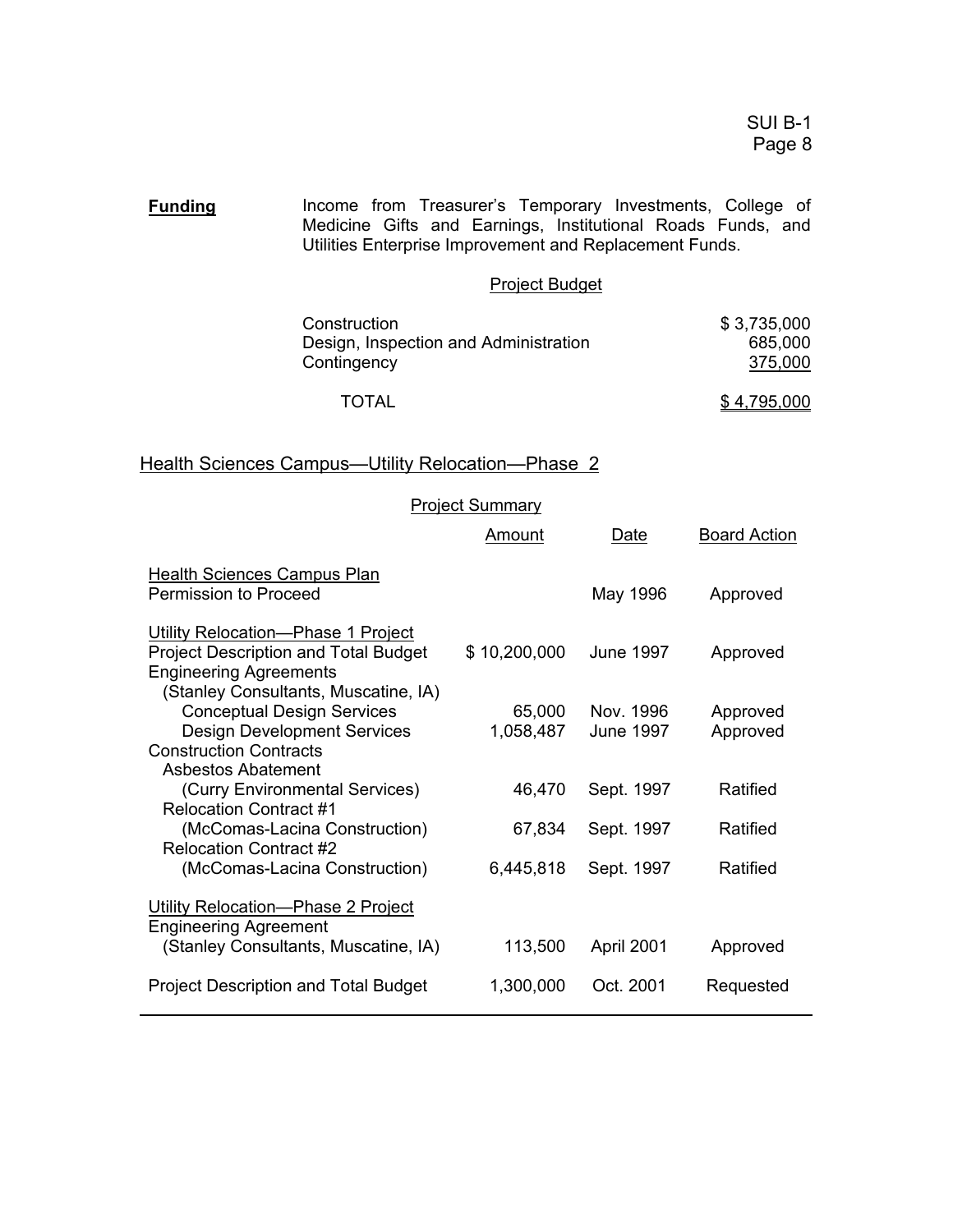| <b>Background</b>    | Background information relating to the proposed project:                                                                                                                                                                                                                                                    |  |  |  |  |
|----------------------|-------------------------------------------------------------------------------------------------------------------------------------------------------------------------------------------------------------------------------------------------------------------------------------------------------------|--|--|--|--|
|                      | The Phase 2 project would continue the relocation and<br>$\bullet$<br>extension of utility services.                                                                                                                                                                                                        |  |  |  |  |
|                      | The Phase 2 area, which would correspond with the removal of<br>$\bullet$<br>the remainder of the Steindler Building and the site work for the<br>Health Sciences Campus, includes the site of the remaining<br>portion of the Steindler Building, which will be demolished.<br>(See Attachment B for map.) |  |  |  |  |
|                      | Utility work on the Health Sciences Campus has been phased<br>$\bullet$<br>to coordinate with the phasing of the construction projects.                                                                                                                                                                     |  |  |  |  |
| <b>Project Scope</b> | The proposed project would include:                                                                                                                                                                                                                                                                         |  |  |  |  |
|                      | Relocation of water and storm sewer lines, and removal and<br>$\bullet$<br>replacement of sanitary sewer lines, to accommodate the<br>landscape improvements and future phases (Buildings B and<br>C) of the Medical Education and Biomedical Research Facility.                                            |  |  |  |  |
| <b>Additional</b>    | Additional information relating to the project:                                                                                                                                                                                                                                                             |  |  |  |  |
| <b>Information</b>   | The project would be coordinated with the Health Sciences<br>$\bullet$<br>Campus Landscape Improvements-Phases 2B<br>and $3$<br>project previously described in this capital register.                                                                                                                      |  |  |  |  |
| <b>Project Cost</b>  | \$1.3 million                                                                                                                                                                                                                                                                                               |  |  |  |  |
| <b>Funding</b>       | Utilities Enterprise Improvement and Replacement Funds                                                                                                                                                                                                                                                      |  |  |  |  |
|                      | <b>Project Budget</b>                                                                                                                                                                                                                                                                                       |  |  |  |  |
|                      | Construction<br>\$<br>970,000<br>Design, Inspection and Administration<br>Consultants<br>114,000                                                                                                                                                                                                            |  |  |  |  |
|                      | 119,000<br><b>Design and Construction Services</b><br>97,000<br>Contingency                                                                                                                                                                                                                                 |  |  |  |  |
|                      | \$1,300,000<br><b>TOTAL</b>                                                                                                                                                                                                                                                                                 |  |  |  |  |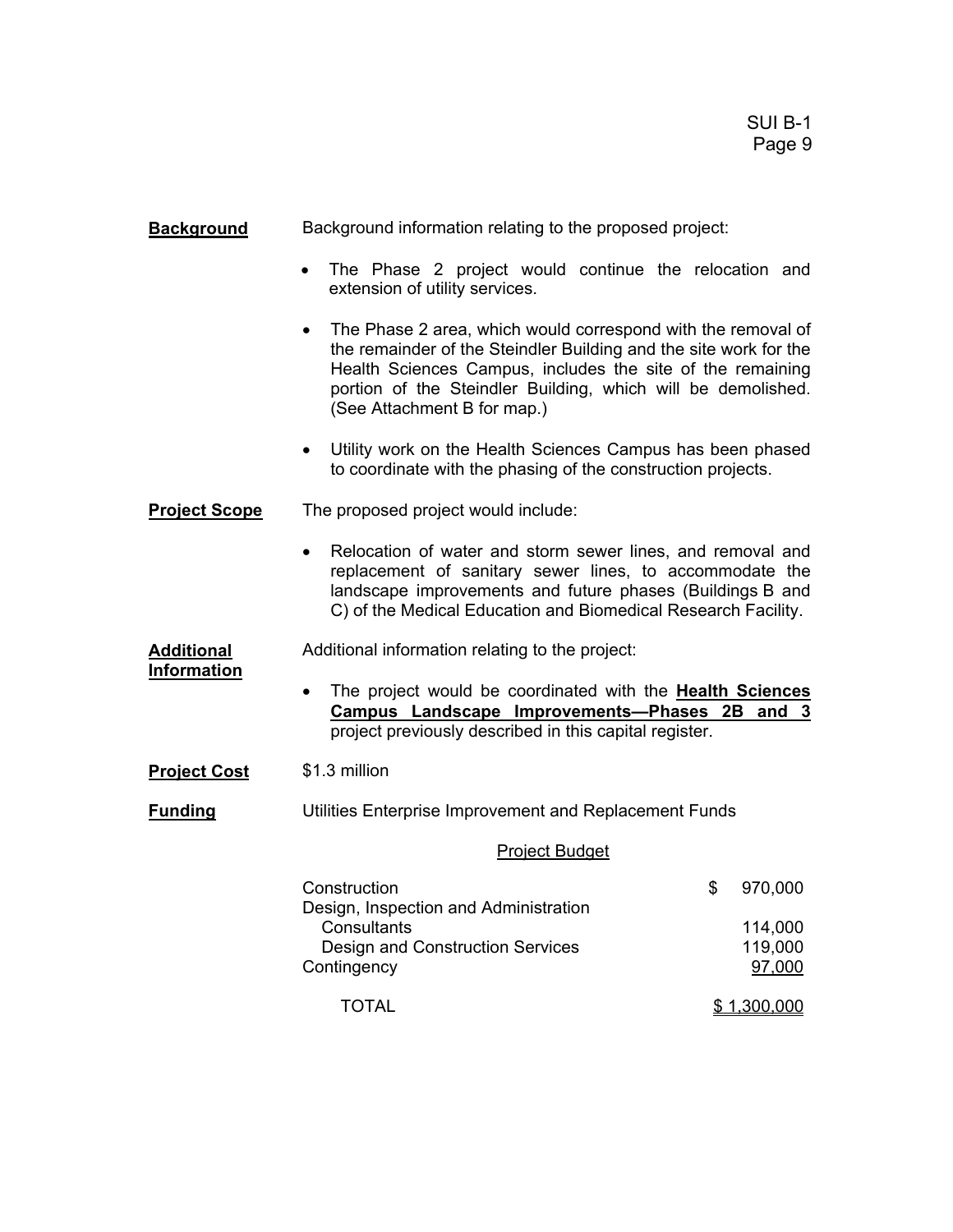## Pharmacy Building—Remodel Rooms 321, 323 and 325

|                         | <b>Project Summary</b>                                                                                                                                                 |                       |                  |                                         |
|-------------------------|------------------------------------------------------------------------------------------------------------------------------------------------------------------------|-----------------------|------------------|-----------------------------------------|
|                         |                                                                                                                                                                        | <u>Amount</u>         | Date             | <b>Board Action</b>                     |
| Architectural Agreement | (Wehner Patschull Pfiffner, Iowa City, IA)                                                                                                                             | \$77,000              | <b>June 2001</b> | Approved                                |
|                         | <b>Project Description and Total Budget</b>                                                                                                                            | 600,000               | Oct. 2001        | Requested                               |
|                         |                                                                                                                                                                        |                       |                  |                                         |
| <b>Background</b>       | Background information relating to the proposed project:                                                                                                               |                       |                  |                                         |
|                         | The remodeling project would support the research needs of the<br>new head of the Department of Medicinal Chemistry.                                                   |                       |                  |                                         |
| <b>Project Scope</b>    | The proposed project would include:                                                                                                                                    |                       |                  |                                         |
|                         | Remodeling of rooms 321, 323, and 325 in the Pharmacy<br>$\bullet$<br>Building to upgrade the existing laboratory space to support<br>contemporary research needs.     |                       |                  |                                         |
|                         | Asbestos abatement, installation of new mechanical and<br>$\bullet$<br>electrical distribution systems, new laboratory casework, fume<br>hoods, and interior finishes. |                       |                  |                                         |
| <b>Project Area</b>     | Approximately 3,000 square feet                                                                                                                                        |                       |                  |                                         |
| <b>Funding</b>          | Building Renewal Funds or Income from Treasurer's Temporary<br>Investments                                                                                             |                       |                  |                                         |
|                         |                                                                                                                                                                        | <b>Project Budget</b> |                  |                                         |
|                         | Construction<br>Design, Inspection and Administration<br>Consultants<br><b>Design and Construction Services</b><br>Contingency                                         |                       |                  | \$448,500<br>79,000<br>27,500<br>45,000 |
|                         | <b>TOTAL</b>                                                                                                                                                           |                       |                  | \$600,000                               |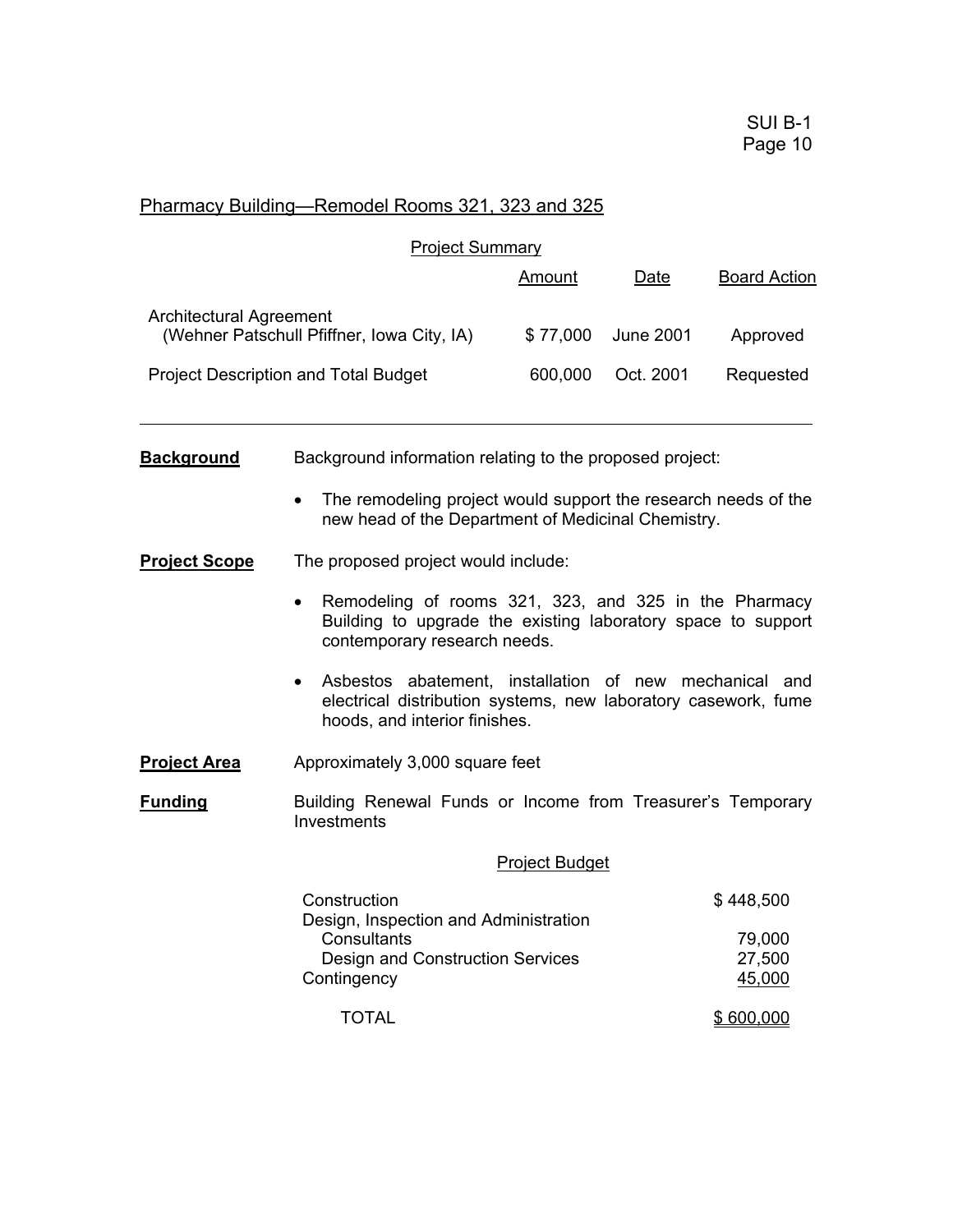# Trowbridge Hall—Renovate Room B40

|                      |                                                                                                                                       | <b>Project Summary</b> |           |                                         |  |
|----------------------|---------------------------------------------------------------------------------------------------------------------------------------|------------------------|-----------|-----------------------------------------|--|
|                      |                                                                                                                                       | <b>Amount</b>          | Date      | <b>Board Action</b>                     |  |
|                      | <b>Project Description and Total Budget</b>                                                                                           | \$505,000              | Oct. 2001 | Requested                               |  |
| <b>Project Scope</b> | The proposed project would include:                                                                                                   |                        |           |                                         |  |
|                      | Conversion of a former, basement mechanical room to a clean<br>room research laboratory for the Department of Geological<br>Sciences. |                        |           |                                         |  |
|                      | Demolition of concrete curbs, doors, windows, and mechanical<br>and electrical systems.                                               |                        |           |                                         |  |
|                      | Construction of new partitions, doors, lighting, and ceilings.<br>$\bullet$                                                           |                        |           |                                         |  |
|                      | Installation of new heating, ventilating and air conditioning and<br>water purification systems, new casework and fume hoods.         |                        |           |                                         |  |
| <b>Project Area</b>  | 505 square feet                                                                                                                       |                        |           |                                         |  |
| <b>Funding</b>       | Building Renewal Funds or Income from Treasurer's Temporary<br>Investments                                                            |                        |           |                                         |  |
|                      | <b>Project Budget</b>                                                                                                                 |                        |           |                                         |  |
|                      | Construction<br>Design, Inspection and Administration<br>Consultants<br>Design and Construction Services<br>Contingency               |                        |           | \$391,600<br>50,300<br>30,240<br>32,860 |  |
|                      | TOTAL                                                                                                                                 |                        |           | \$505,000                               |  |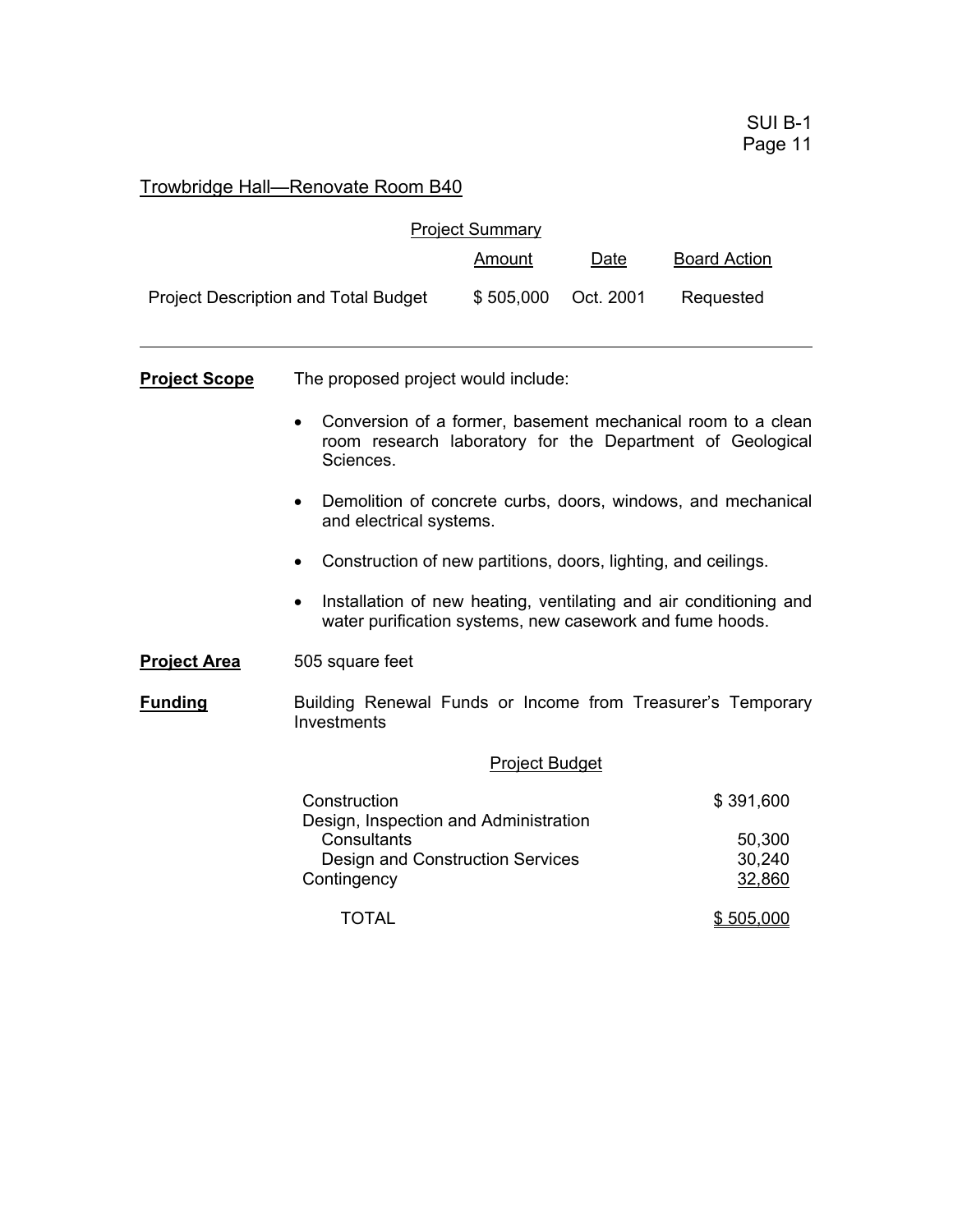#### Halsey Hall—Remodel Rooms B-4 and B-5 for Fitness East Expansion

| <b>Project Summary</b>                                                 |           |           |                     |  |
|------------------------------------------------------------------------|-----------|-----------|---------------------|--|
|                                                                        | Amount    | Date      | <b>Board Action</b> |  |
| <b>Project Description and Total Budget</b><br>Architectural Agreement | \$548,000 | Oct. 2001 | Requested           |  |
| (RDG Architects, Des Moines, Iowa)                                     | 62,000    | Oct. 2001 | Requested           |  |

**Background** Background information relating to the proposed project:

- In 1998, the University developed the former swimming pool area of Halsey Hall into a fitness exercise facility, Fitness East, to provide additional recreational facilities on the east campus.
- Fitness East has become the most heavily used fitness space on campus with more than 9,000 visitors per month.
- **Project Scope** The proposed project would include:
	- Expansion of Fitness East by converting adjacent unused locker areas to additional exercise facilities.
	- Enclosure of a portion of an unused courtyard for use as a vending area.
	- Alterations to interior finishes to match the existing fitness area.
	- Modifications to existing plumbing systems and associated mechanical and electrical work.
- **Project Area** Approximately 2,900 square feet of space to expand the fitness area to approximately 5,900 square feet.

**Design** The architectural agreement with RDG Bussard Dikis would provide **Services** full design services for a fee of \$62,000, including reimbursables.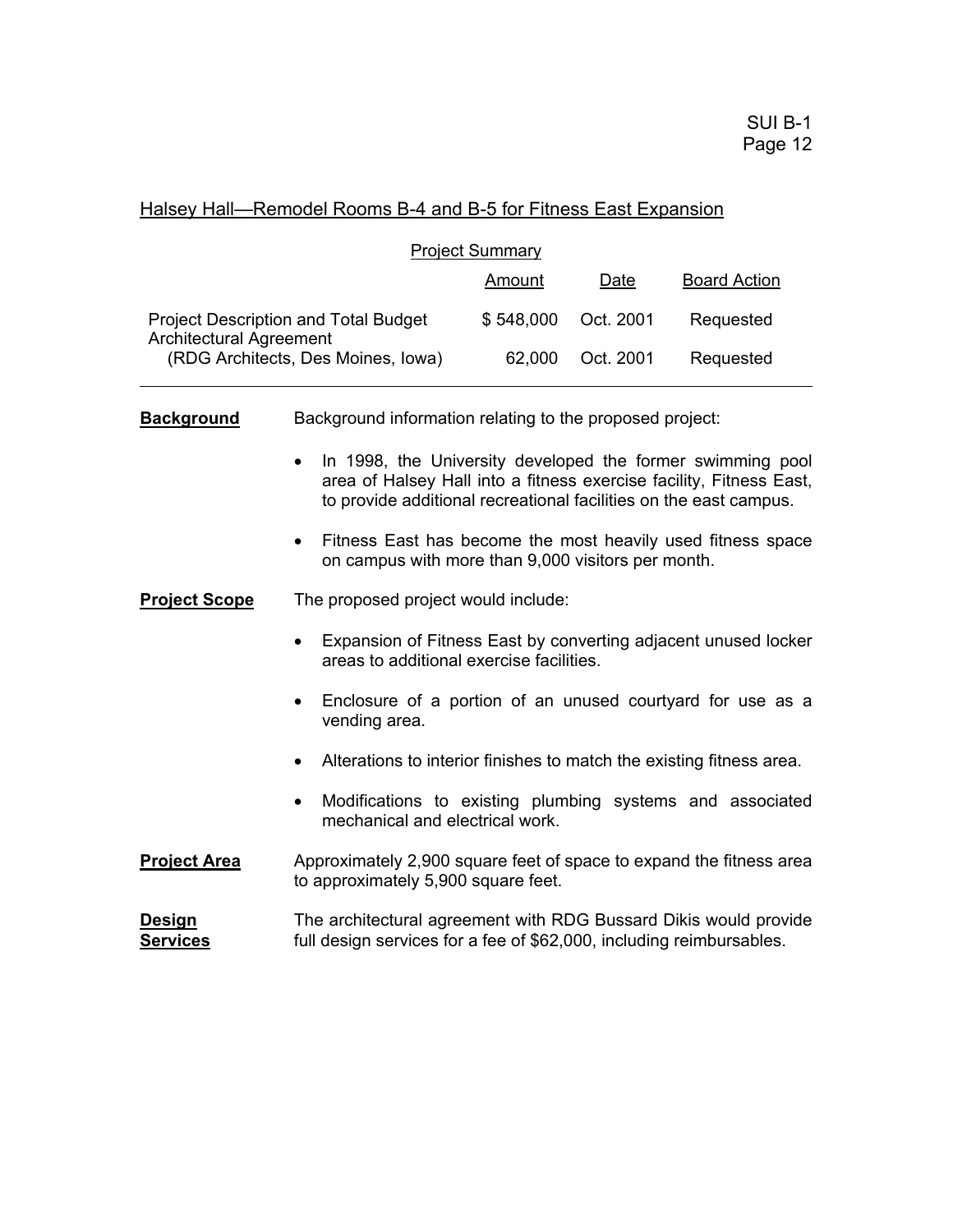## **Funding** Recreational Services Income

# Project Budget

| Construction                          | \$418,500 |
|---------------------------------------|-----------|
| Design, Inspection and Administration |           |
| Consultants                           | 69,500    |
| Design and Construction Services      | 18,000    |
| Contingency                           | 42,000    |
|                                       |           |
| TOTAL                                 | \$548.000 |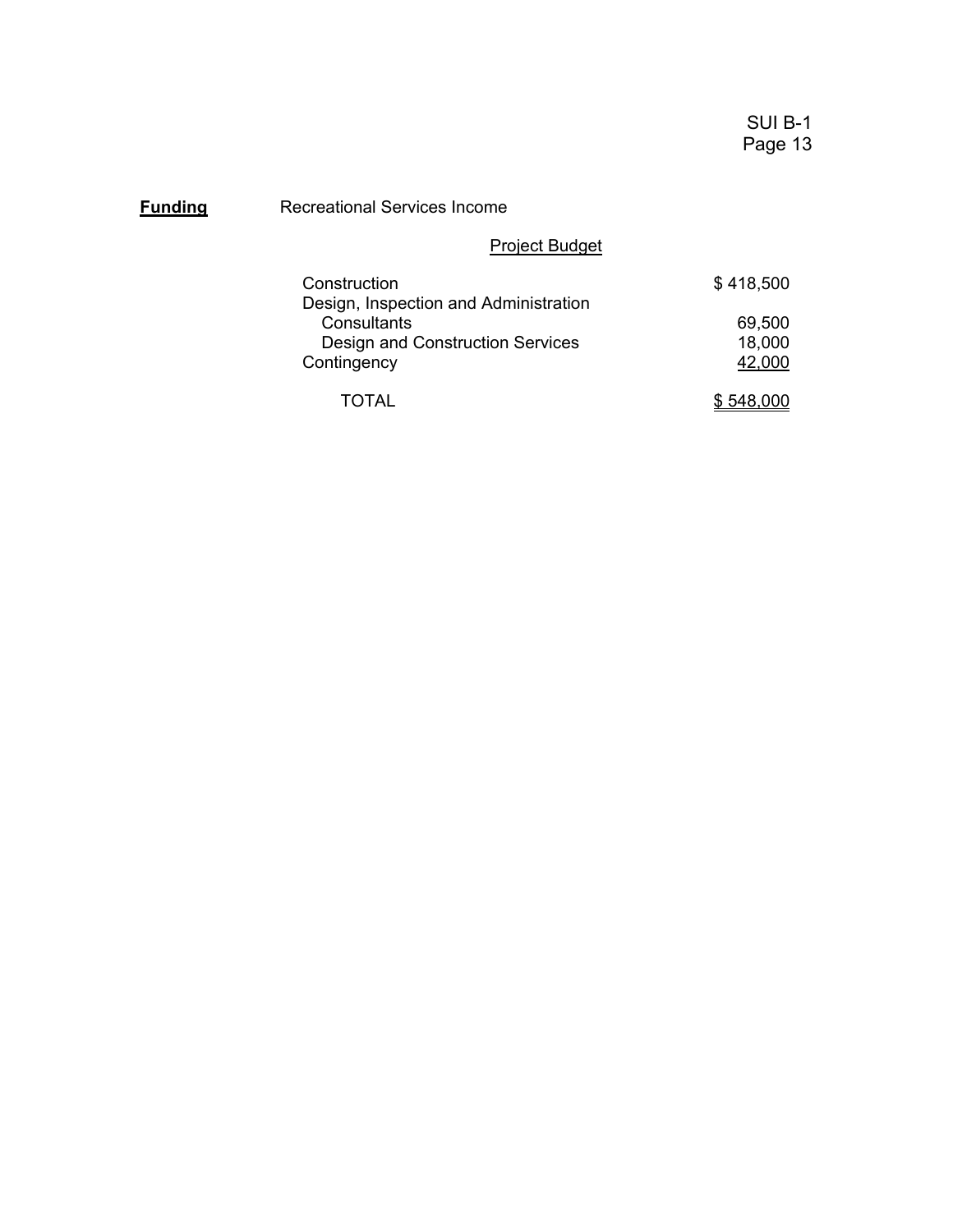# Rienow and Quadrangle Residence Halls—Upgrade Fire Protection

## Project Summary

|                                                                                                                        | Amount               | Date                          | <b>Board Action</b>  |
|------------------------------------------------------------------------------------------------------------------------|----------------------|-------------------------------|----------------------|
| Residence Halls and Family Housing-<br><b>Upgrade Fire Protection</b>                                                  |                      |                               |                      |
| Permission to Proceed<br>Agreement for Schematic Design and<br><b>Cost Estimates</b>                                   |                      | <b>July 1995</b>              | Approved             |
| (Alvine and Associates, Iowa City, IA)                                                                                 | \$288,000            | <b>July 1997</b>              | Approved             |
| <b>Currier and Stanley Residence Halls-</b><br><b>Fire Protection Upgrade</b>                                          |                      |                               |                      |
| <b>Engineering Agreement</b><br>(Alvine and Associates, Iowa City, IA)<br><b>Project Description and Total Budget</b>  | 252,450<br>3,609,000 | Jan. 2000<br><b>June 2000</b> | Approved<br>Approved |
| <b>Burge and Daum Residence Halls-</b><br><b>Upgrade Fire Protection</b>                                               |                      |                               |                      |
| <b>Engineering Agreements</b><br><b>Standard Design Services</b>                                                       |                      |                               |                      |
| (Alvine and Associates, Iowa City, IA)<br>Asbestos Abatement Design/Air                                                | 307,100              | Nov. 2000                     | Approved             |
| <b>Monitoring Services</b><br>(Shive Hattery, Iowa City, IA)                                                           | 123,786              | Nov. 2000                     | Approved             |
| <b>Project Description and Total Budget</b>                                                                            | 5,377,000            | Jan. 2001                     | Approved             |
| Rienow and Quadrangle Residence Halls-<br><b>Upgrade Fire Protection</b>                                               |                      |                               |                      |
| <b>Engineering Agreements</b><br><b>General Construction Design Services</b><br>(Alvine and Associates, Iowa City, IA) | 362,000              | Oct. 2001                     | Requested            |
| <b>Asbestos Abatement Design Services</b><br>(Shive-Hattery, Iowa City, IA)                                            | 66,688               | Oct. 2001                     | Requested            |
|                                                                                                                        |                      |                               |                      |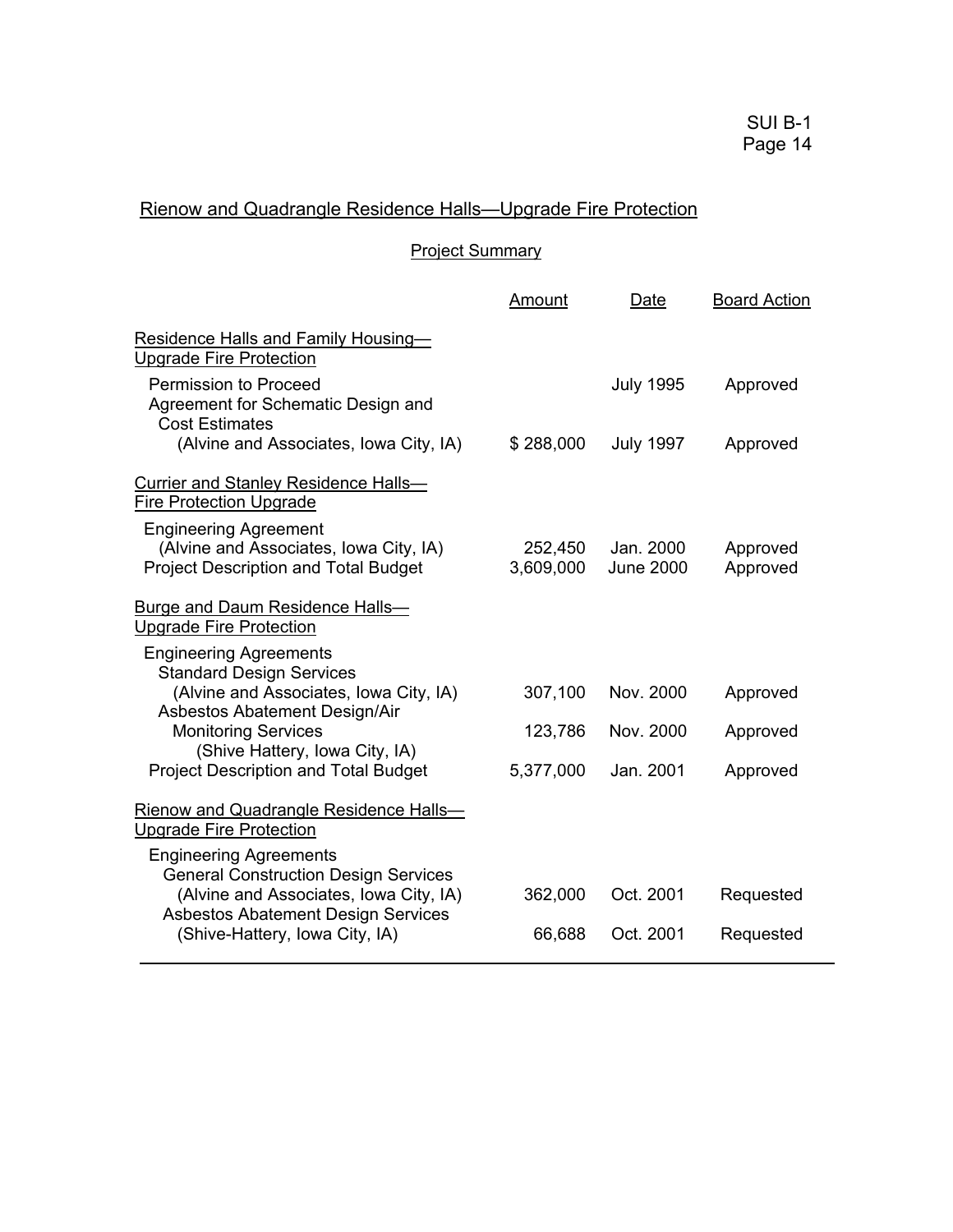**Background** Background information relating to the proposed project:

- The project would continue the upgrade of fire protection and emergency systems in the residence halls.
- The majority of the residence hall upgrades are not required to meet fire safety codes, but represent the University's efforts to upgrade voluntarily the existing fire safety systems.

**Project Scope** The proposed project would include:

- Upgrade of fire suppression and emergency systems in Rienow Hall.
- Extension of existing fire suppression and emergency systems in the Quadrangle.
- Asbestos abatement, provision for new water feed to Rienow Hall, installation of new sprinkler distribution systems (as required) and new detection and alarm systems.
- **Estimated Cost** Approximately \$4 million (construction cost only)

**Anticipated** Residence Services **Funding**

**Design The University presents two engineering agreements for the Services** project:

- The agreement with **Alvine and Associates** would provide general construction design services for a fee of \$362,000, including reimbursables.
- The agreement with **Shive-Hattery** would provide asbestos abatement design services for a fee of \$66,688, including reimbursables.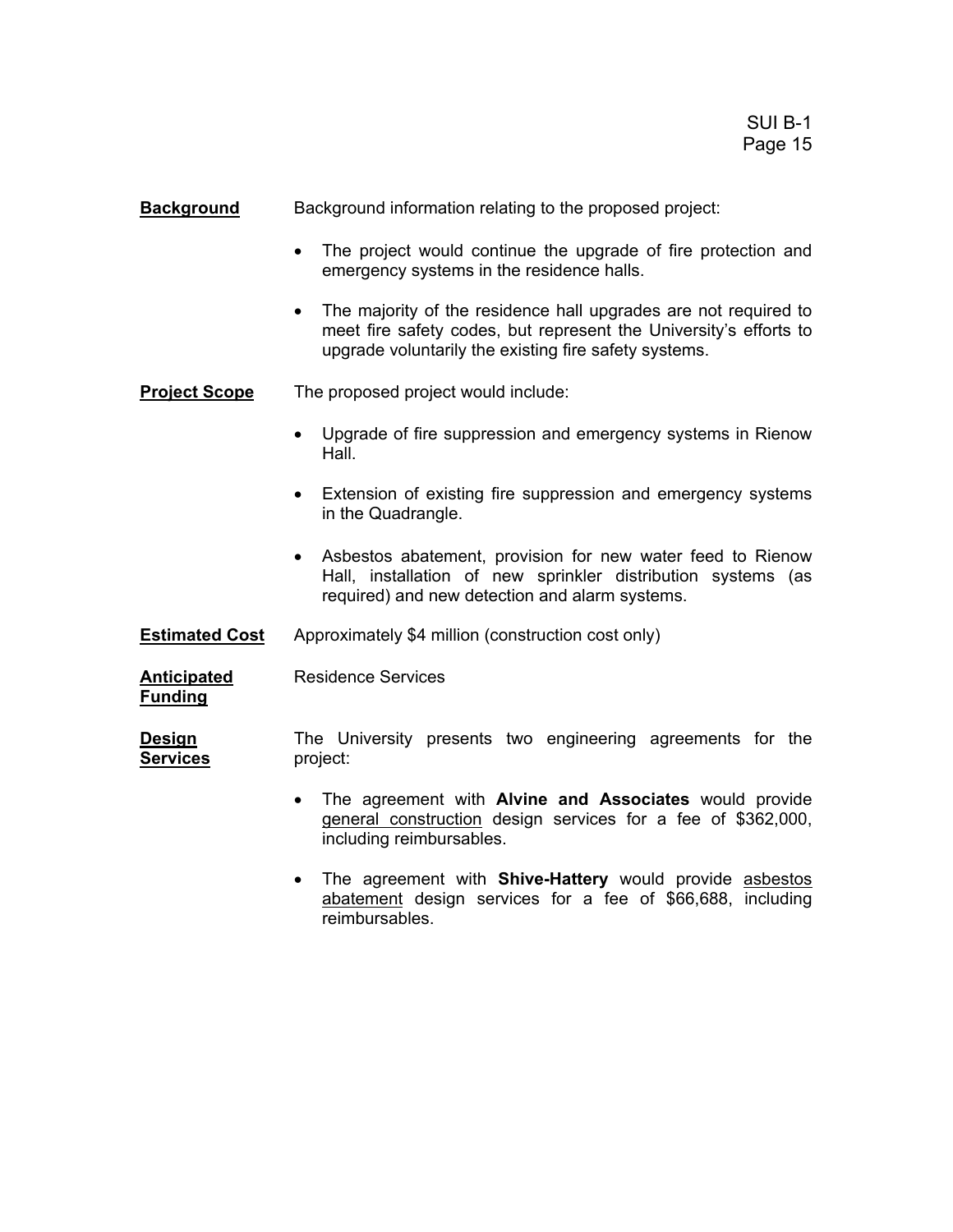### University Hospitals and Clinics—Development of a Pre-Surgical Evaluation Clinic

| <b>Project Summary</b>                                    |           |                          |                      |  |  |  |
|-----------------------------------------------------------|-----------|--------------------------|----------------------|--|--|--|
|                                                           | Amount    | Date                     | <b>Board Action</b>  |  |  |  |
| Permission to Proceed<br><b>Program Statement</b>         |           | March 2001<br>Sept. 2001 | Approved<br>Approved |  |  |  |
| Architectural Agreement<br>(Shive-Hattery, Iowa City, IA) | \$119,600 | Oct. 2001                | Requested            |  |  |  |

**Background** Background information relating to the proposed project:

- The project would renovate space in the Surgery Outpatient Clinic (first floor of the Colloton Pavilion) to provide a Pre-Surgical Evaluation Clinic.
- The project would provide more efficient pre-surgical patient evaluation in response to the increase in outpatient surgical procedures at UIHC.
- The project would be undertaken in several phases to permit outpatient services to continue while the project proceeds.
- **Project Scope** The proposed project would include:
	- Renovation and expansion of the existing patient waiting area to provide additional patient education facilities, staffing rooms for resident and medical student education, and an expanded patient chart control area.
	- Refurbishment and new furnishings for the existing space.
- **Project Area** 13,479 gross square feet
- **Design Services** The architectural agreement with Shive-Hattery would provide full design services for a fixed fee of \$119,600, including reimbursables.
- **Funding** University Hospitals Building Usage Funds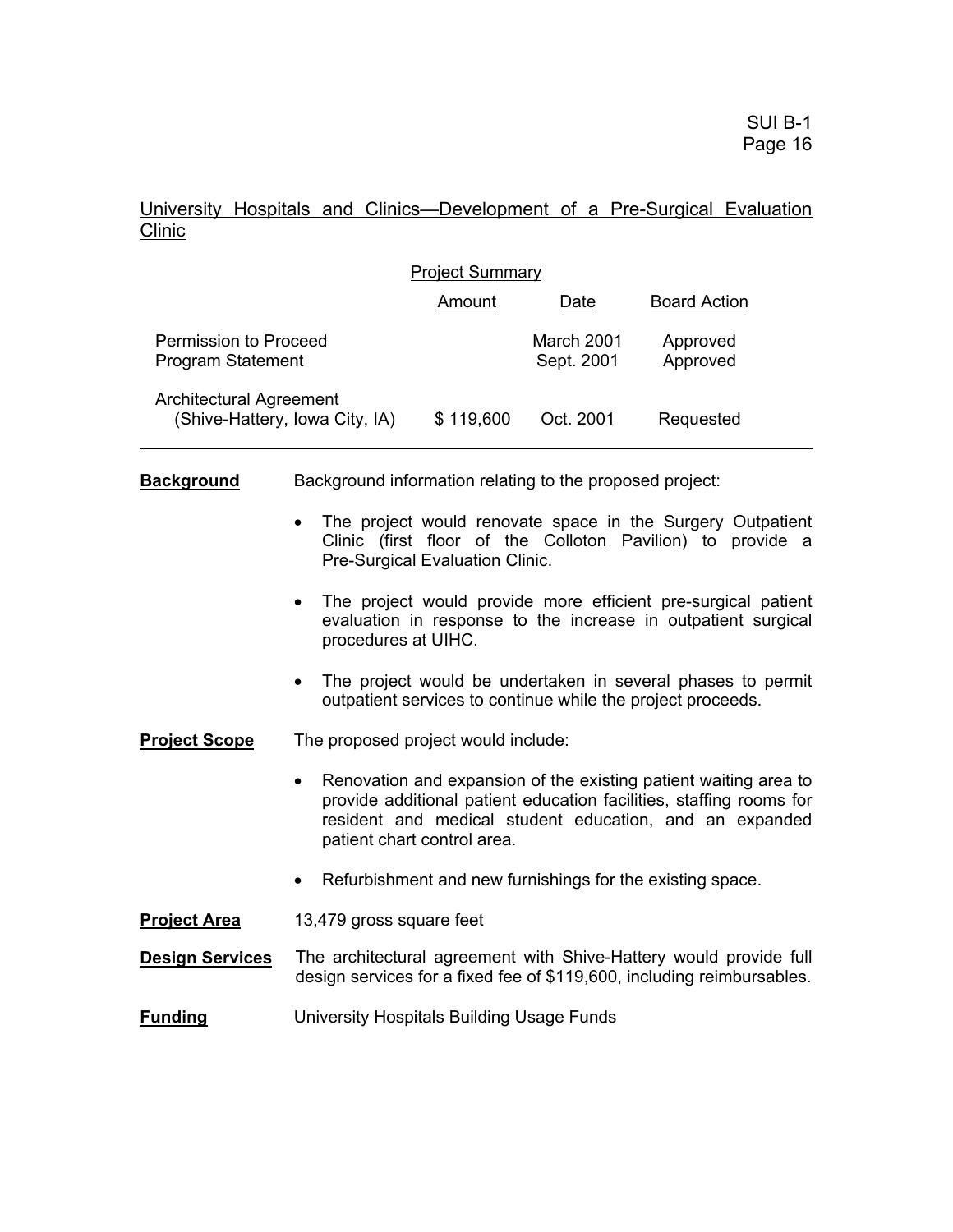#### **Old Capitol—Exterior Repairs**

#### Source of Funds: Building Renewal and/or Income from Treasurer's Temporary **Investments**

|                                                                                                                      | <b>Project Summary</b>                       |                        |                        |
|----------------------------------------------------------------------------------------------------------------------|----------------------------------------------|------------------------|------------------------|
|                                                                                                                      | Amount                                       | Date                   | <b>Board Action</b>    |
| <b>Project Description and Total Budget</b><br>Architectural/Engineering Agreement<br>(Shive-Hattery, Iowa City, IA) | \$393,000                                    | Feb. 2001              | Approved               |
|                                                                                                                      | 34,550                                       | Feb. 2001              | Approved               |
| <b>Construction Contracts</b><br>Asbestos Abatement<br><b>General Construction</b>                                   | <b>Bids Rejected</b><br><b>Bids Rejected</b> | May 2001<br>May 2001   | Ratified<br>Ratified   |
| <b>Revised Project Budget</b>                                                                                        | 602,000                                      | <b>July 2001</b>       | Approved               |
| <b>Construction Contracts</b><br><b>General Construction</b>                                                         |                                              |                        |                        |
| (Renaissance Restoration)<br>Asbestos Abatement                                                                      | 385,083                                      | <b>July 2001</b>       | Approved               |
| (Enviro Safe Air)                                                                                                    | 105,876                                      | Sept. 2001             | Ratified               |
| Architectural Amendment #1<br>Architectural Amendment #2                                                             | 9,513<br>1,218                               | Oct. 2001<br>Oct. 2001 | Requested<br>Requested |

\* Bids rejected by Executive Director in accordance with Board procedures

**Background** Background information relating to the proposed project:

- The project will restore the deteriorated coatings on the wooden portions of the Old Capitol.
- This will include removal of existing paints and coatings, repair of underlying wood surfaces as needed, and application of a new coating material to the surfaces.
- **Amendments** The amendments would provide compensation for the following additional services:

#### **Amendment #1 (\$9,513)**

• Research on alternative coating products for the building cupola to determine which product would provide the best performance.